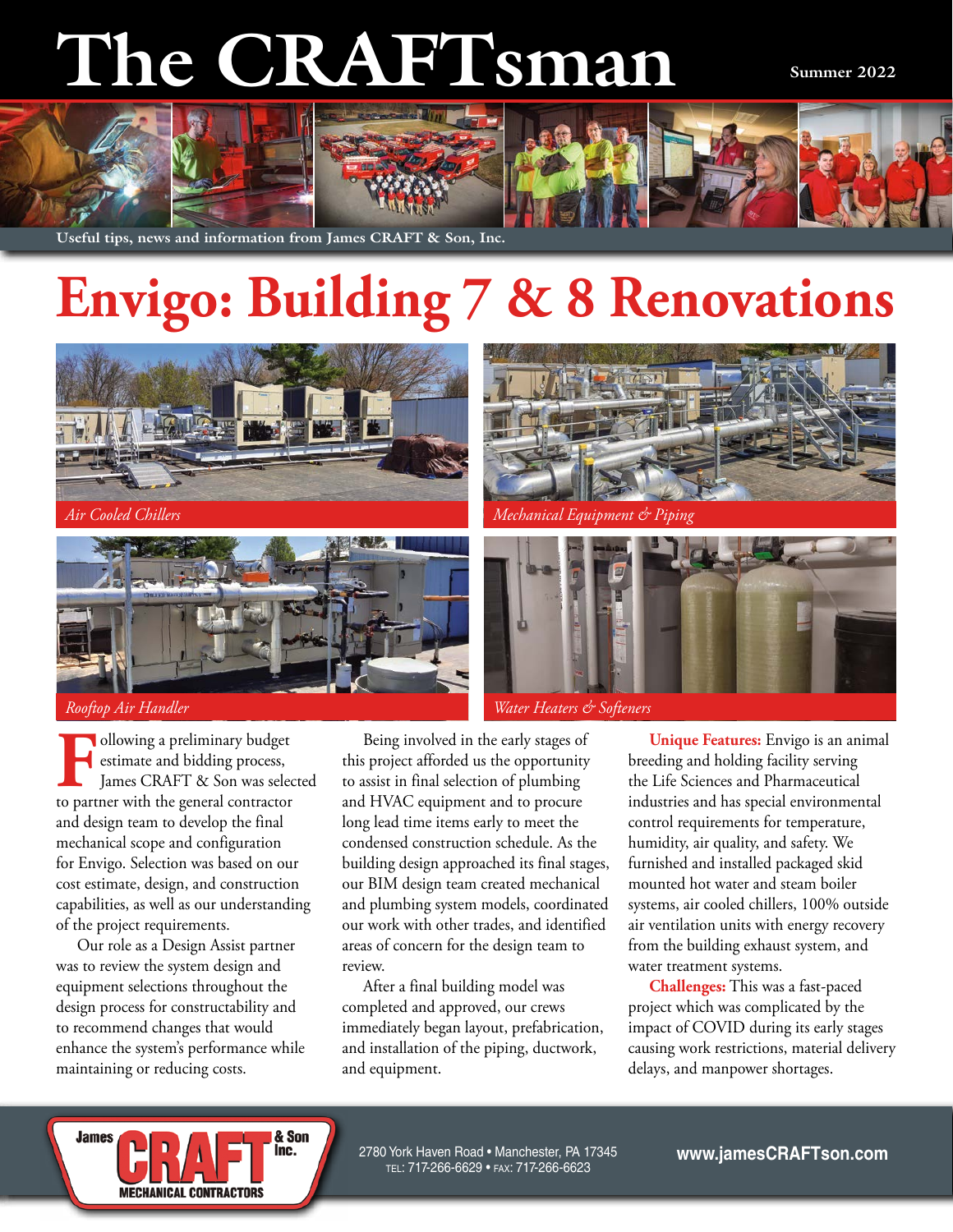

### **Test Your Knowledge**

- 1. What was the first Lifesaver flavor?
	- a. Cherry
	- b. Lime
	- c. Peppermint
	- d. Sassafras
- 2. How many red squares are there on a standard checker board?
	- a. 32
	- b. 28
	- c. 30
	- d. 26
- 3. What is Cap'n Crunch's first name?
	- a. George
	- b. Jeffrey
	- c. Charles
	- d. Horatio
- 4. Before starting to make cars, what was Toyota's first product?
	- a. A tractor
	- b. A loom
	-
	- c. A vacuum cleaner
	- d. A sewing machine
- 5. Which popular toy, that is still widely used today, was invented by Arthur K. Melin in 1958?
	- a. Hula hoop
	- b. Slinky
	- c. Jacks
	- d. Jump rope

*ANSWERS: 1. c; 2. a; 3. d; 4. b; 5. a*

*—Random Trivia Generator*

# **Conduct An Inventory Of Your Successes To Get Back On Track**

Most of us have fallen into the trap of undervaluing our achievements. No matter what we've achieved, on a bad day we can easily view our lives as a series of failures and disappointments. But you don't have to surrender to negativity. When you start feeling like a has-been, step back and make a list of your accomplishments. Examine these four categories:

- **Education.** Review the classes you've completed, the degrees you've earned, and your professional certifications.
- **Professional positions.** List every major job you've ever held, along with the responsibilities and authority you had.
- **Projects.** Look at every project you've been involved in that met with success because of your contributions, large or small.
- **Accomplishments.** Note every career achievement: awards, promotions, significant praise from superiors, and so forth, along with its importance to your organization, the community, your family, and yourself.

This "success inventory" will help you get back on the track of thinking positively about your strengths and potential. Don't let negativity and self-talk weigh you down.

## "*Today I will do what others won't so tomorrow I can accomplish what others can't.*"

—Jerry Rice

# **The Stuff Dreams Are Made Of**

Dreams may reveal our fears, our desires, our emotions, our repressed experiences—or they may just be random electrical impulses. Psychologists have tried to clarify what's really going on when we're running naked pursued by a herd of singing pink hippos. Here are interpretations of common dreams:

- **Falling.** You may sense that something is out of control, or that you're at risk of failure.
- **Flying.** Soaring in the sky can indicate you're feeling extremely confident or proud of something in your life. But if you're struggling to stay aloft, or worried about falling, you may have anxiety about what you're doing in some area.
- **Running.** Maybe you're being chased—or just running but not going anywhere. You could be feeling stuck, just going through the paces. Or you sense a threat you want to get away from.
- **Naked.** It's likely that you're feeling exposed, embarrassed, or unprepared, or that you wish to hide something.
- **Teeth falling out.** This can express fears surrounding one's appearance, or the ability to communicate. You may feel helpless, humiliated, or unable to speak your mind.
- **A hallway.** This symbolizes self exploration. It is the beginning of the path that you are taking in life. You are going through a transitional phase and journeying into the unknown.
- **A ladder.** This suggests that you have reached a new level of achievement. It is symbolic of prosperity, hard work, and your efforts.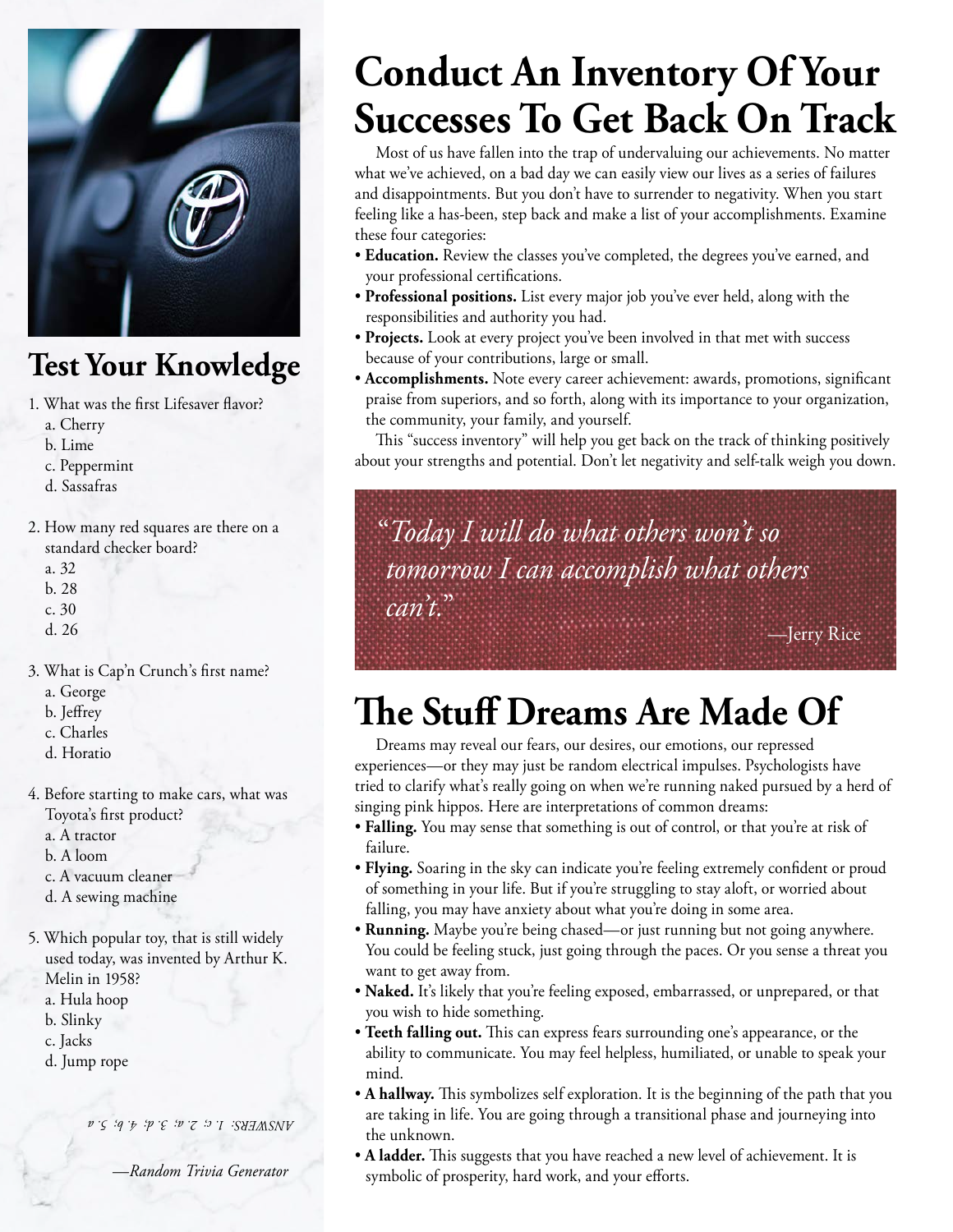

### **Be Extra Cautious When Working In These Areas**

Workplace injuries and illnesses in the private sector have declined steadily every year since 2002, but millions of Americans are still seriously hurt or killed on the job every year.

Where are employees most at risk? Take a look at *OSHA's* most cited workplace violations in 2021:

- Fall Protection General: 5,295 violations
- Respiratory Protection: 2,527
- Ladders: 2,026
- Scaffolding: 1,948
- Hazard Communication: 1,947
- Lockout/Tagout: 1,698
- Fall Protection Training: 1,666
- Personal Protective and Lifesaving Equipment – Eye and Face Protection: 1,452
- Powered Industrial Trucks: 1,420
- Machine Guarding: 1,113

### **SPEED BUMP Dave Coverly**



# **Find Satisfaction In Giving Back**

Volunteer work can help you meet like-minded people, explore career options, and make you feel more fulfilled and connected to your community. To get the most out of volunteering, start by identifying what you want to do.

Consider the kinds of activities that make you lose track of time and choose volunteer work that incorporates your particular passions. Make a list of your limitations and preferences. Do you work better at night or in the morning? Do you like to be in charge of projects or prefer a supporting role? Remember that your goal should be to find volunteer work that gives you a charge, not one that leaves you depleted and stressed.

You might consider making a list of skills you'd like to improve or acquire, like public speaking or managing a team. Volunteering is a great opportunity to "dip your toes in the water" and see how you do.

Once you've started volunteering, consider keeping a journal to reflect on how you are feeling, what you enjoy most, and what responsibilities leave you exhausted or frustrated. Remember to take care of yourself, too, because you can't help others if you feel exhausted.

## **Poultry In Motion**

A farmer sent his teenage son to the market to buy some chickens. The young man was eager to do a good job, so he drove quickly, bought a crate of chickens, and got a receipt. He threw the crate in the back of his pickup truck and started home.

Driving along, he hit a rock in the road, and the crate flew out of the truck and broke apart. The frightened chickens scattered in all directions.

The boy frantically began gathering up the chickens, but they ran through the neighborhood, hiding behind bushes and houses on the street. By the time the son had collected every chicken he could find, he was exhausted. He had to drive with them in the cab of his truck until he reached the farm.

He jumped out and gave his father the receipt and his change. The chickens jumped from the cab and milled around, cackling and squawking.

"Well, Dad?" asked the boy. "Did I do all right?"

"Son, you did fine." His father patted the young man's shoulder. "According to the receipt, you paid for six chickens, and you brought home eight."

### **Try A "Spending Fast" To Break Your Overactive Buying Habits**

*TheStreet.com* recently asked some financial planning pros for their best tips on living within a budget.

One suggestion that sounds particularly intriguing is declaring a moratorium on spending. Commit to spending absolutely no money for one day a month. Try stretching it to two or three days if possible. Once you've nailed that, try a no-spend month!

You'll find out how much money you spend without thinking about it, and you'll break yourself of the habit of reaching for your wallet on impulse. And you may find more constructive ways to spend your time instead of your cash. You may even lower your stress levels, become more resourceful, use what you already have, and rediscover that some of the best things in life are free.